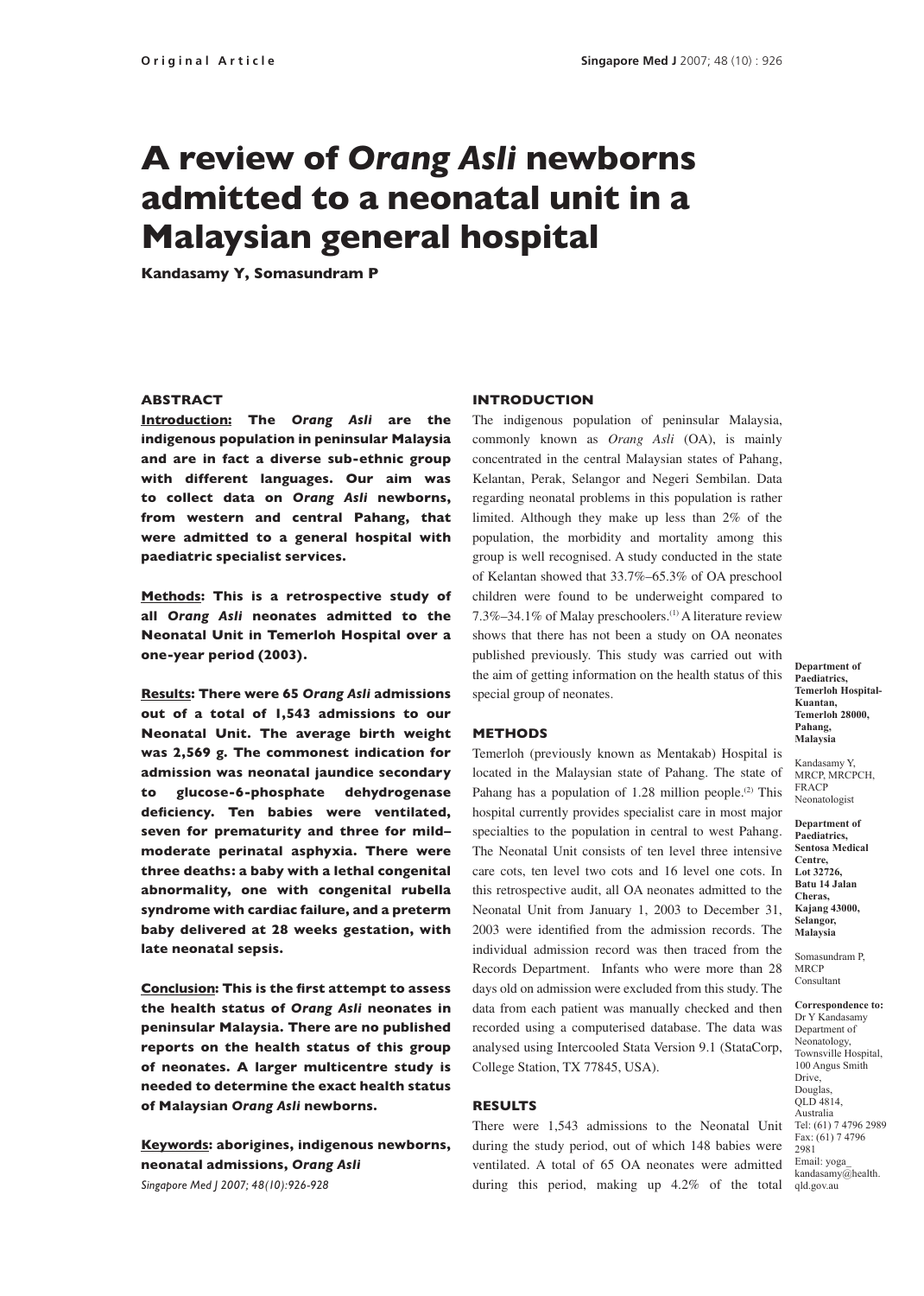admissions. The average weight of these babies was 2,569.4 g with a standard deviation (SD) of 712.0 g. The largest baby weighed 3,900 g and the smallest weighed 1,100 g. The weight distribution of OA newborns appeared to be normally distributed (Fig. 1). 43 (66.2%) of the newborns were born at term, 14 were born with borderline prematurity (between 35 and 37 weeks), and only eight were born at less than 34 weeks gestation. The distribution of OA newborns according to gestational age is shown in Fig.2. 39 (60%) were male, while 26 (40%) were female. 47 (72.3%) of the neonates were inborn, whereas the rest were referred from nearby health centres or district hospitals. Among the outborns, four of them were delivered at home and three while on the way to the hospital.



Fig. 1 Bar chart shows distribution of birth weight of Orang Asli neonates.



Fig. 2 Bar chart shows the distribution of the period of gestation of Orang Asli newborns.

The two most common causes for admission were neonatal jaundice secondary to glucose-6-phospate dehydrogenase (G6PD) deficiency (22 patients) and prematurity (16 patients).There were six admissions for sepsis and four neonates were admitted due to perinatal asphyxia. Other causes of admissions were physiological jaundice, meconium aspiration syndrome and small for gestational age (SGA). The infant who was admitted because of SGA was later diagnosed to have congenital rubella syndrome. The reasons for admission to the unit are summarised in Table I. The median length of stay was

Table I. Reasons for admission to the neonatal unit

| Diagnosis                       | No. of patients |
|---------------------------------|-----------------|
| Physiological jaundice          | Н               |
| Jaundice 2° to G6PD deficiency  | 22              |
| Perinatal asyphxia              | 4               |
| Meconium aspiration syndrome    |                 |
| Transient tachypnoea of newborn |                 |
| Intrauterine growth retardation | C               |
| Sepsis                          | 6               |
| Prematurity                     | 16              |
| Infant of diabetic mother       | 2               |

five days. The longest admission was for 158 days. This long-stay patient was born at 28 weeks of gestation and subsequently developed subglotic stenosis and needed prolonged respiratory support.

A total of ten OA neonates received conventional ventilation during this period. Seven babies were premature and developed hyaline membrane disease. The other three patients had perinatal asphyxia. The median length ventilation was five days. The longest duration of ventilation was for a 28-week gestation neonate who was ventilated for 90 days. This long-stay patient appeared to have skewed the distribution for duration of ventilation. On the other hand, 138 out of 1,478 newborns from the other ethnic groups needed respiratory support. However, the chi-square test showed that there is no statistically significant difference between the number of ventilated OA newborns compared to the other ethnic groups ( $\chi^2$  = 2.06;  $p = 0.1510$ ). The total number of deaths was three. One baby had a lethal congenital malformation, another had congenital rubella syndrome with cardiac failure, and one preterm neonate delivered at 28 weeks gestation succumbed to late neonatal sepsis. Looking at the mothers of these newborns, the average age of the mother was 26.5 years with a SD of 7.0 years. 12 mothers (18.5%) were less than 20 years of age and three (4.6%) were older than 40 years of age.

# **DISCUSSION**

In this study, the OA population was seen as one large homogeneous population. However, they actually consist of almost 18 different ethnic groups. It was rather difficult to determine which subgroup the patients came from. Although the OA population forms less than 2% of the Malaysian population, they made up 4.2% of the neonatal admissions to the unit. It is interesting to note that 22 of these newborns had G6PD deficiency resulting in neonatal jaundice. G6PD screening is routinely done on all newborns. Despite having 22 OA babies admitted with G6PD deficiency and jaundice, none of them needed exchange transfusion. Physiological jaundice is